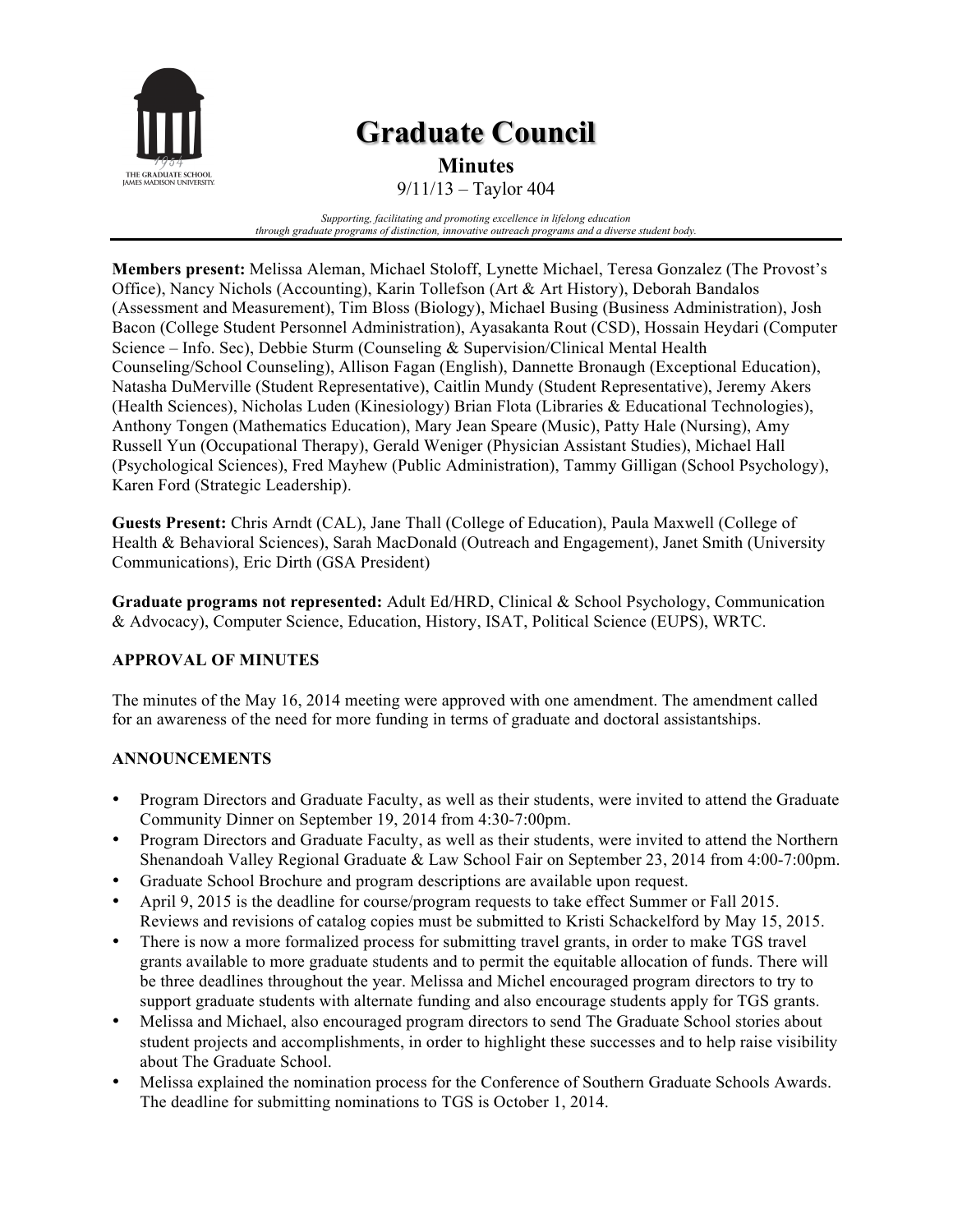- The newsletter will circulate about every 3 weeks. Its purpose is to inform graduate students of opportunities outside of their specific programs. Michael's goal for this year is to encourage graduate student engagement and tell the stories of our students.
- Janet Smith (University Communications) described her role as the liaison to The Graduate School. She will try to publish many stories about graduate students through JMU's website, social media sites, and in Madison Magazine and Scholarly News. Please submit story ideas to Janet directly at smithjl@jmu.edu.
- Graduate Commencement will now be held on Thursday, May,  $7<sup>th</sup>$  at 7:00pm in the Convocation Center. This may not be a permanent change. An evening commencement may increase the attendance of students taking online classes or working professionally. Finals will still conclude on May  $7^{\text{th}}$ .

## **GSA Report (Presented by Eric Dirth)**

Twenty nine programs were represented at the first GSA Meeting on September 5, 2014. This number is almost double the number of programs that were represented in the GSA last year. All JMU graduate students are welcome to be a member of GSA and participate in GSA activities. There is no membership process. The primary goals of the GSA are to:

- Contribute to the professional development of graduate students
- Facilitate connections among graduate students through sponsorship of social events
- Development of community engagement and responsible stewardship among graduate students As a service to TGS, the GSA organizes campus tours for prospective graduate students.

Melissa thanked Eric and the rest of the GSA for their leadership and continuous efforts towards developing student connections within The Graduate School.

### **CGS Resolution Regarding Graduate Scholars, Fellows, Trainees and Assistants (Presented by Melissa)**

The CGS resolution was renewed this year. Concerns about students and/or universities violating the terms of this resolution were raised by members of the Graduate Council. Melissa expressed that when a student is in a difficult situation, or when a program is negatively impacted by violations of this agreement by a particular program, the problem should be reported to her and she will communicate with the Graduate Dean of the other institution.

### **60th Anniversary Library Display (Presented by Brian Flota)**

Brian Flota (Libraries & Educational Technologies) presented ideas for creating a display in November 2014, in honor of The Graduate School's  $60<sup>th</sup>$  Anniversary. Display ideas presented:

- Books about graduate school in general
- Books that have been written by JMU graduates
- Books about professionals of graduate programs

Brian's goal is to display about 50 books. Any ideas or suggestions about the display can be sent to Brian at flotabc@jmu.edu.

### **Graduate Directors Survey (Presented by Michael)**

Michael expressed the importance of recruiting and described the Graduate School's goal of benchmarking current efforts, sharing ideas across programs, and expanding recruiting efforts. Michael reviewed the responses of 50 Program Directors who responded to a survey completed during August, 2014.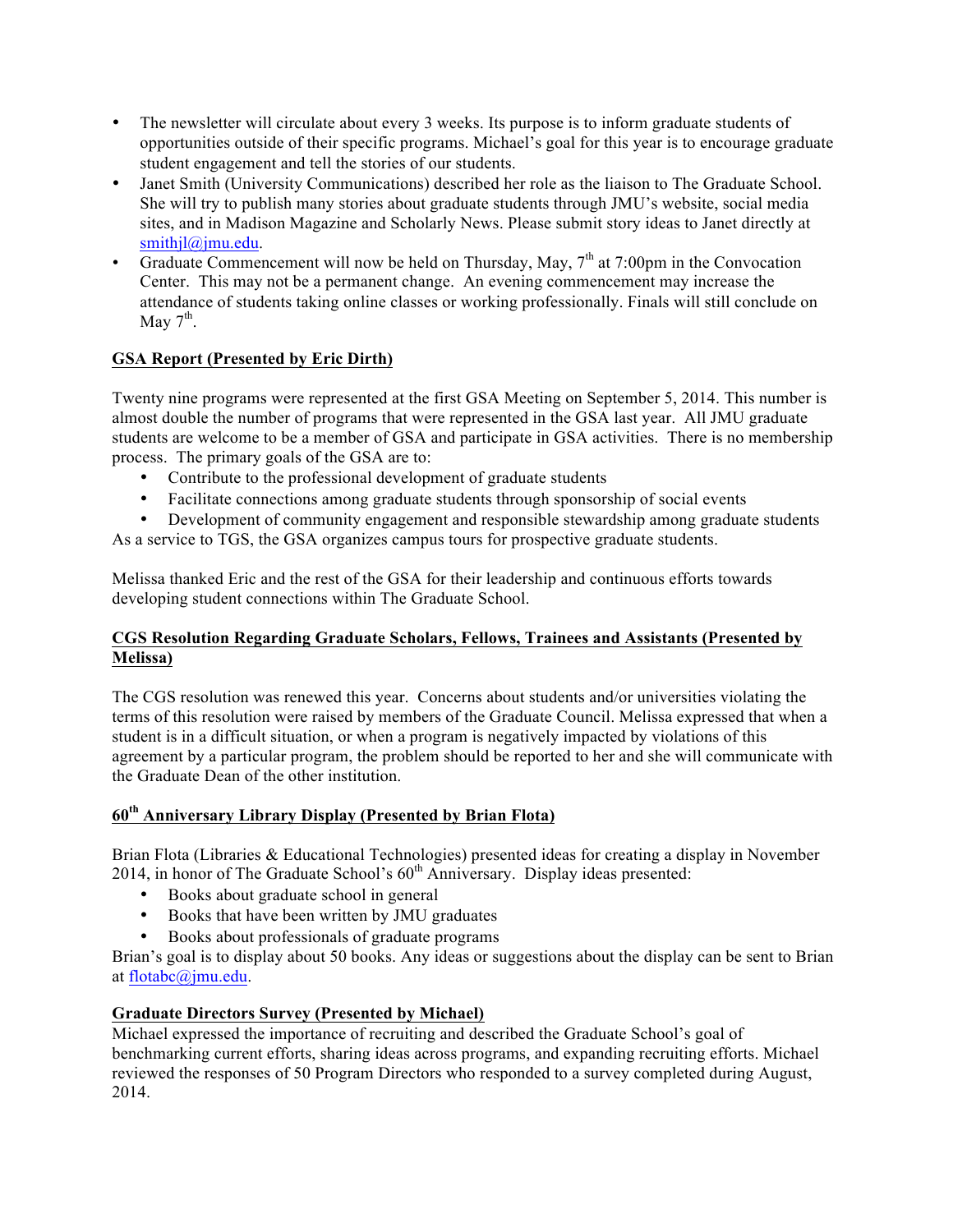Satisfaction with number of applicants to programs varied across the full spectrum  $(1 = not at all happy to$  $5 =$  very happy), but most Program Directors reported medium (3) to  $(5 =$  high satisfaction) with the quality of program applicants. When less satisfied, Program Directors reporting that they were less satisfied with the applicants' technical, analytical, critical thinking, writing skills, or other qualifications.

Program Directors frequently reported the following obstacles to effective recruiting: Lack of student and/or program funding, insufficient time to recruit, lack of marketing skills or knowledge and the absence of quality marketing. They suggested that TGS can help with recruiting by providing marketing consultations, support and funding, helping programs to develop effective marketing strategies, and by increasing student or program funding.

The most frequent marketing strategies reported by Program Directors included: Development of a comprehensive program website, active cultivation of prospects, promotion to JMU undergraduates, inclusion in professional organization databases, and promotion at professional conferences and graduate program fairs. Other less common strategies were also reported.

Next steps for TGS include:

- Discussion regarding what program websites should ideally include.
- Identification of effective strategies for programs with particular target audiences.
- Sharing of ideas and initiating discussions with the Graduate Council and Program Directors.

TGS will:

- Explore new sources of funding (eg- Veterans benefits, additional grant-funded GA positions, community partnerships)
- Enhanced focus on minority  $\&$  international recruitment
- Provide support to programs with the capacity  $\&$  desire for growth
- Provide support to programs so they can try new or additional recruitment methods

TGS will also assist with the development of key messages for effectively communicating the value of our graduate programs.

The full presentation that describes specific recruitment strategies is available on request to Michael Stoloff (stolofml@jmu.edu).

At the conclusion of the presentation, Melissa encouraged council members to think creatively about getting the word out about their programs. The more visibility programs have on campus and in the community, the more faculty members, community members, and alumni consider JMU graduate students for scholarship opportunities.

#### **Committee Appointments**

Student representatives to Graduate Council: Caitlin Mundy and Natasha DuMerville Graduate Council representative to C&I Chairs: Michael Stoloff Graduate Council representative to A-Team: Michael Stoloff CAP Graduate Council student representative: Natasha DuMerville CAP Graduate Council faculty representatives: Karin Tollefson-Hall & Mary Jean Speare Honor Council representative: Nancy Nichols

### **Remaining 2014-15 Meeting Dates:**

Thursday, October 9, 2014 – Taylor 404 Thursday, November 6, 2014 – Taylor 404